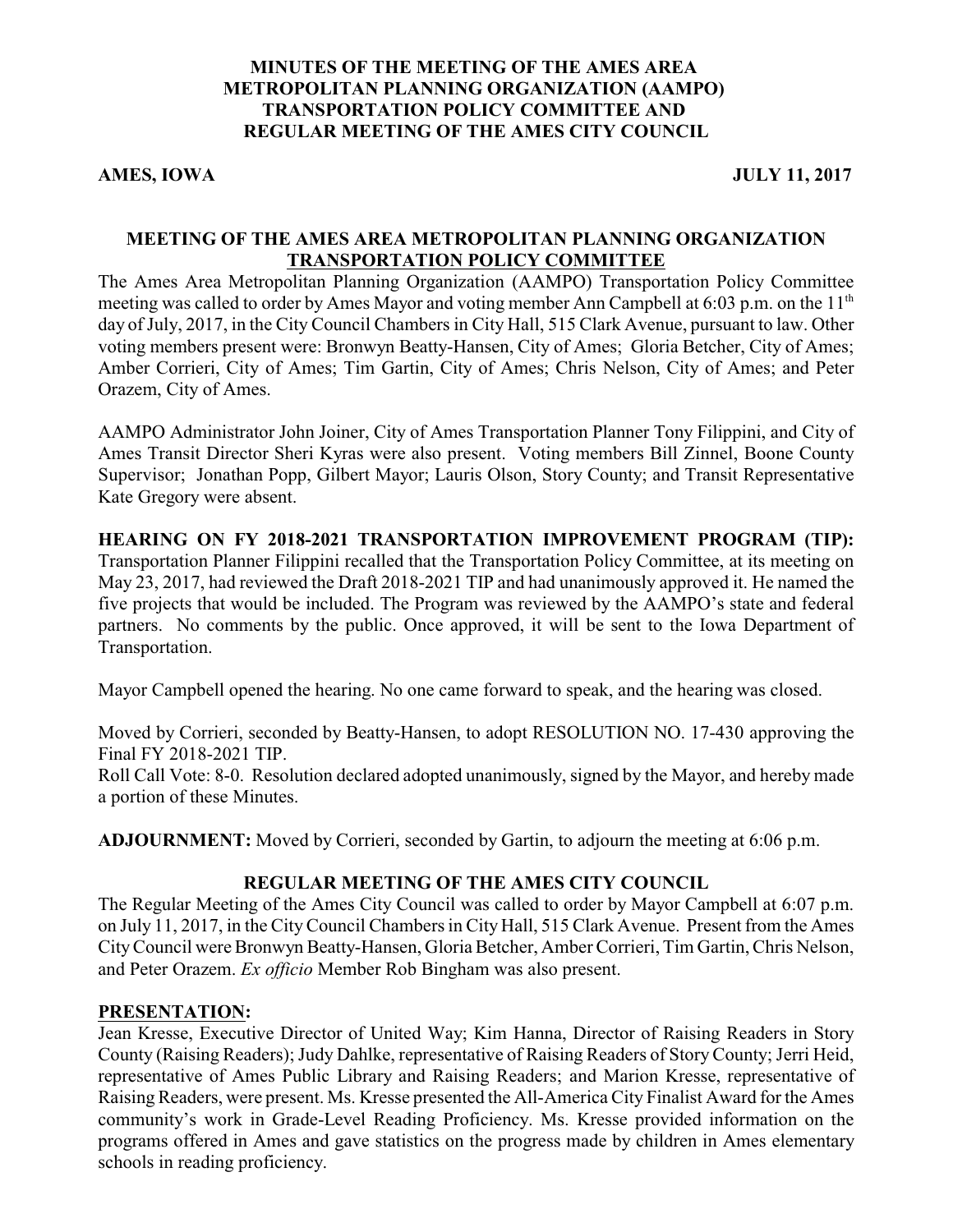Mayor Campbell accepted the Award on behalf of the City.

**CONSENT AGENDA:** Moved by Gartin, seconded byCorrieri, to approve the following items on the Consent Agenda: Council members vote on the motion.

- 1. Motion approving payment of claims
- 2. Motion approving Minutes of Regular Meeting of June 27, 2017
- 3. Motion approving Report of Contract Change Orders of June 16-30, 2017
- 4. Motion approving new Class C Beer and Class B Native Wine for Hampton Inn & Suites Ames, 2100 SE 16<sup>th</sup> Street, pending final inspection
- 5. Motion approving renewal of the following Beer Permits, Wine Permits, and Liquor Licenses:
	- a. Class C Liquor Welch Ave. Station, 207 Welch Avenue
	- b. Class C Liquor & Outdoor Service Bar, 823 Wheeler Street, Suite 4, pending dram
	- c. Class B Beer Panchero's Mexican Grill, 1310 South Duff Avenue, Suite. 103
	- d. Class C Liquor Applebee's, 105 Chestnut Street
	- e. Special Class C Liquor Triple Double (Trio Asian Restaurant), 223 Welch Avenue, Upper Level
	- f. Class C Liquor, Catering, & Outdoor Service Iowa State Center Scheman Building, Scheman Building, Iowa State University
	- g. Class C Liquor Sportsman's Lounge, 123 Main Street
- 6. RESOLUTION NO. 17-431 approving 2017/18 Human Services Agency (ASSET) Contracts with Heart of Iowa Regional Transit Agency (HIRTA) and Lutheran Services in Iowa (LSI)
- 7. RESOLUTION NO. 17-432 approving Certification of Local Government approval on behalf of local non-profit organizations receiving emergency shelter grant (ESG) funds
- 8. RESOLUTIONNO. 17-433 approving Intergovernmental Agreement for KeigleyBranch Watershed Management Authority
- 9. RESOLUTION NO. 17-434 approving Professional Services Agreement with WHKS & Co. of Ames, Iowa, for 2015/16 Sanitary Sewer Rehabilitation Construction Services in an amount not to exceed \$141,600
- 10. RESOLUTION NO. 17-435 approving Professional Services Agreement with Snyder & Associates, Inc., of Ankeny, Iowa, for 2017/18 South Duff Avenue Improvements in an amount not to exceed \$133,000
- 11. RESOLUTION NO. 17-436 approving Professional Services Agreement with Stanley Consultants, Inc., of Des Moines, Iowa, for 2017/18 Arterial Street Pavement Improvements (13<sup>th</sup> Street from UP Railroad to Harding Avenue) in an amount not to exceed \$81,500
- 12. Requests from Healthiest Ames for Open Streets on Sunday, October 1, 2017:
	- a. Motion approving blanket Temporary Obstruction Permit
	- b. RESOLUTION NO. 17-437 approving closure of Main Street between Clark Avenue to Douglas Avenue from 8:00 a.m. to 5:00 p.m.
	- c. RESOLUTION NO. 17-438 approving closure of 115 metered parking spaces and suspension of parking enforcement on Main Street
	- d. RESOLUTION NO. 17-439 approving waiver of fee for usage of electricity
- 13. RESOLUTION NO. 17-440 approving preliminary plans and specifications for 2016/17 Right-of-Way Restoration (various locations); setting bid due date for August 2, 2017, and August 8, 2017, as date of public hearing
- 14. RESOLUTION NO. 17-441 awarding contract to Communications Engineering Company of Ankeny, Iowa, for New Water Plant Audio-Visual System in the amount of \$84,997
- 15. RESOLUTION NO. 17-442 approving Ames Intermodal Facility License Agreement for incidental use of premises by Ames Police Department
- 16. RESOLUTION NO. 17-443 awarding 3-year contract to Arthur J. Gallagher & Co., of Centennial, Colorado, to provide Health Benefits Consulting Services & Actuarial Valuation Services for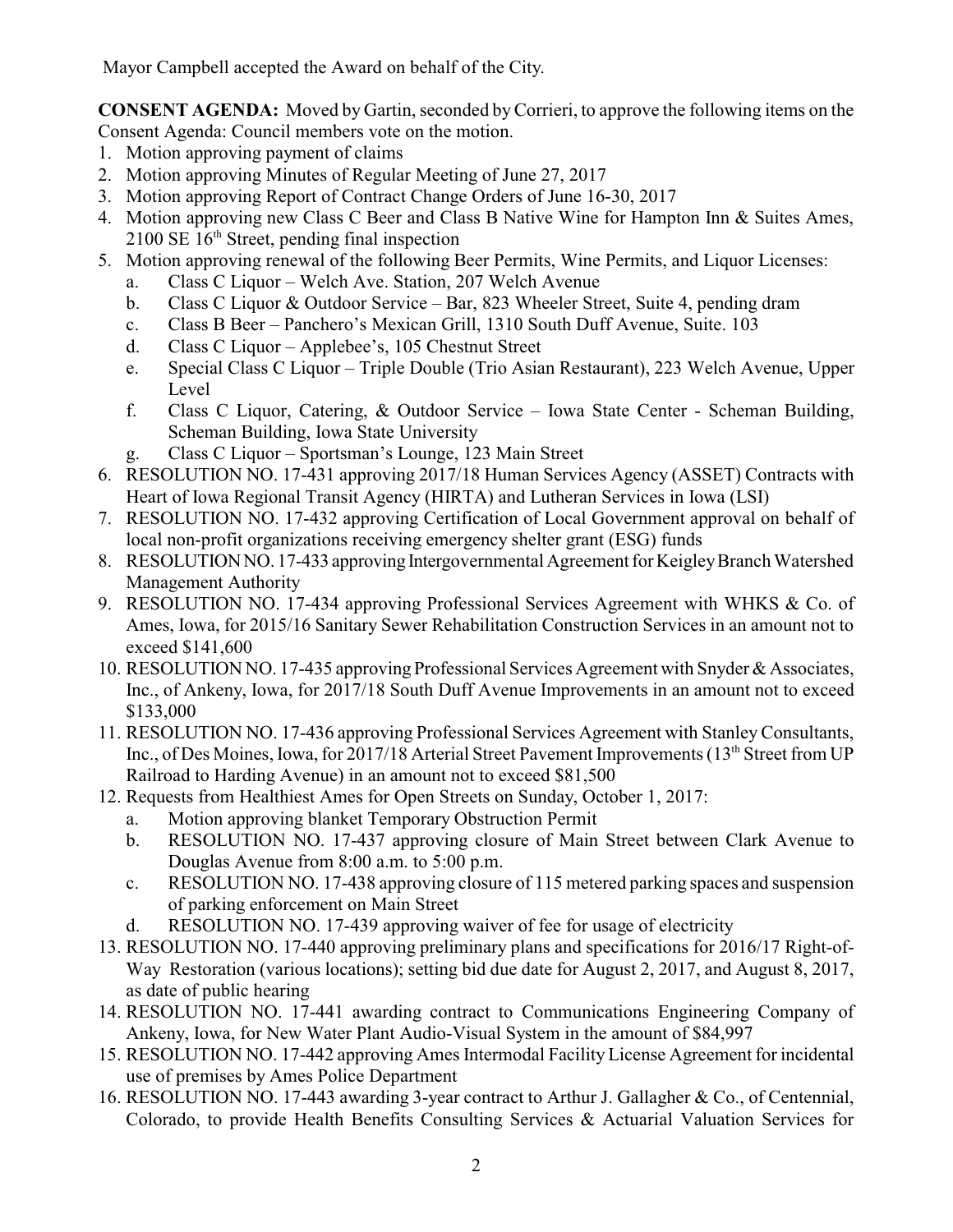Human Services & Finance Departments in the total amount of \$120,000

- 17. RESOLUTION NO. 17-444 awarding 1-year contract extension (7/01/17 to 6/30/18) with Electronic Engineering Co., to provide 800-MHZ trunked radio equipment, pagers, and related equipment and services for City Departments
- 18. RESOLUTION NO. 17-445 accepting the tax liability settlement proposed by EvapTech of Lenexa, Kansas, and authorizing payment in the amount of \$43,820.38 for Power Plant Cooling Tower Replacement project
- 19. RESOLUTION NO. 17-446 approving contract and bond for Specialized Wet Dry Vacuum, Hydro Blast, and Related Cleaning Services for Power Plant
- 20. RESOLUTION NO. 17-447 accepting completion of 2016/17 Accessibility Enhancement Program (Various Locations)
- 21. RESOLUTION NO. 17-448 approving Plat of Survey for 302, 304, and 308 South 3<sup>rd</sup> Street
- 22. RESOLUTION NO. 17-449 approving Minor Final Plat for LDY Subdivision
- 23. RESOLUTION NO. 17-450 approving Major Final Plat for Crane Farm Subdivision, 4<sup>th</sup> Addition
- 24. RESOLUTION NO. 17-451 approving partial completion of public improvements and reducing security for Scenic Valley Subdivision, 1<sup>st</sup> Addition Roll Call Vote: 6-0. Motions/Resolutions declared carried/adopted unanimously, signed by the Mayor, and hereby made a portion of these Minutes.

**PUBLIC FORUM:** Mayor Campbell opened Public Forum. No one came forward to speak, and the Mayor closed Public Forum.

**321 STATE AVENUE:** Kelly Diekmann, Director of Planning and Housing, presented an update on the Request for Proposals (RFP) for the development of the City's ten-acre site at 321 State Avenue. He noted that the City had received one formal proposal for the site from JCorp., Inc., which included 48 homes. The City Council had reviewed that proposal at its meeting held on June 13, 2017. Mr. Diekmann recalled that the initial proposal had had an estimated financial gap between available City funding and the developer's requesting funding of approximately \$400,000 (\$550,000 for infrastructure vs. \$950,000 that was requested. The City Council, at its June 13, 2017, meeting, had directed staff to work with the developer on an alterative proposal that would have less infrastructure cost to help eliminate the financial gap between development costs and the available CDBG funding. According to Director Diekmann, JCorp has provided an alternative layout that reduces infrastructure costs by building fewer streets and reducing the total development size to between 37 and 43 housing units. Defer until If the Council decides to stay with 43 units, off-site improvements would be required, there would be the same infrastructure costs. In submitting the alternate proposal (37 units), it was the intention of the developer to stay within the budget of \$550,000. At this point, there would be a 50/50 (City/developer) split on costs (each at \$550,000). Profit would be made for the developer from the sale of the market-rate homes. Developer also is proposing that the 60% low-income housing goal be reduced to match what really can be done on the north and south sides. This would lower than number to approximately 54%; the City's minimum is 51%. There is not a large contingency (\$40,000); there are probably some costs have not yet been included. The sales prices for affordable housing would likely have to absorb some of infrastructure costs.

Council Member Gartin asked if the City had received the revised per forma from JCorp. Mr. Diekmann answered that the new version was emailed to staff today.

Council Member Gartin asked if the Council were really in a position to make a decision tonight given the fact that Planning just received important numbers tonight. Mr. Gartin said he was apprehensive about binding the City in a decision tonight without having all the pieces on the table.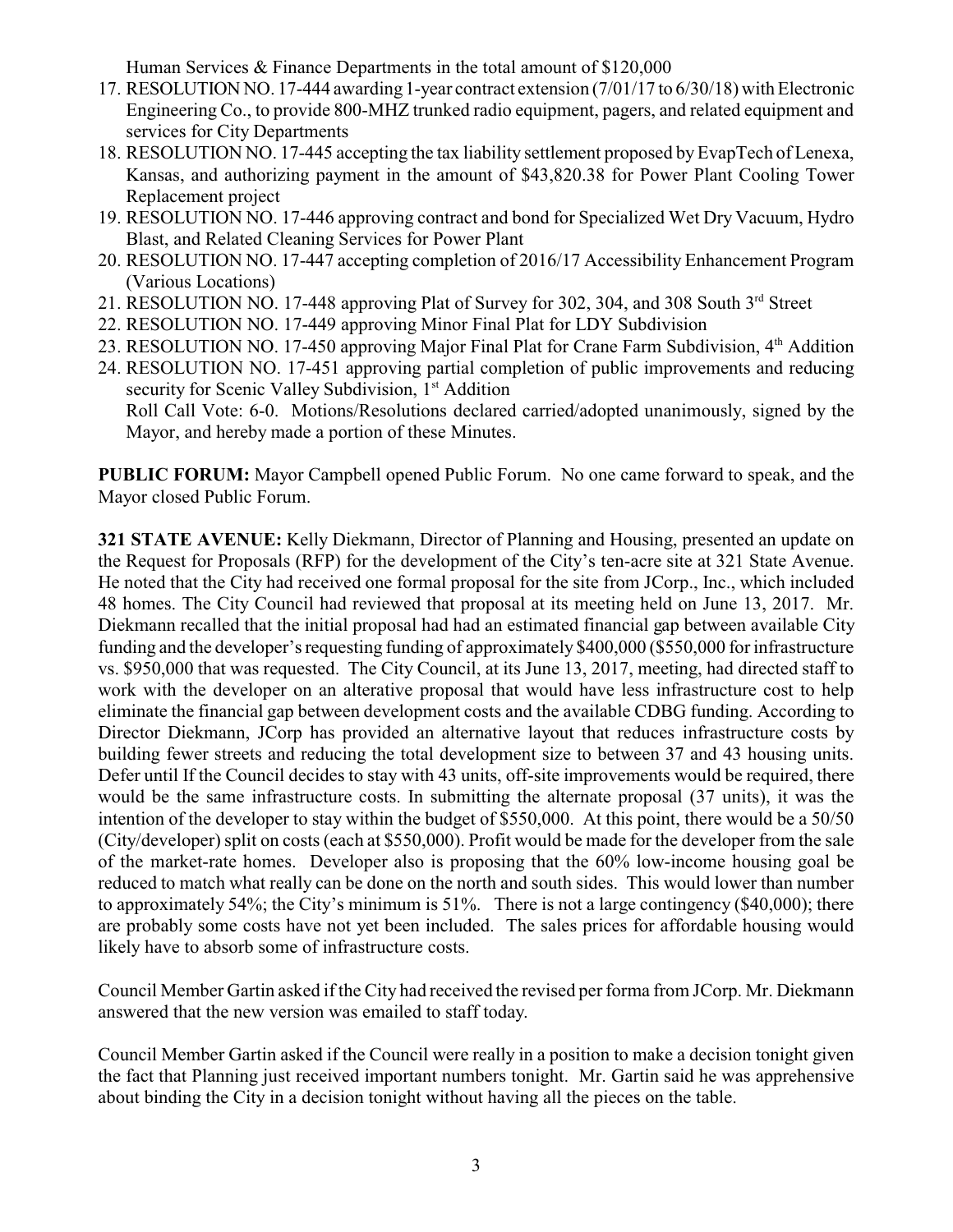Mr. Diekmann stated that nothing was going to be binding on the City tonight. The only direction that Council needs to make tonight is to direct staff to draft a Development Agreement. He said it would also be helpful if the Council could give direction on whether it preferred Version 1 or Version 2. Council Member Gartin added that digesting the new numbers might impact the Council's decision on which version they wanted to approve.

HousingCoordinator Vanessa Baker-Latimer advised that the CDBG Action Plan needs to be submitted to the Department of Housing and Urban Development by August 16, 2017. The funds would need to be drawn down by no later than April 25, 2018.

Mr. Schainker reiterated that the first offer would require the City finding additional funds; those funds cannot come from the CDBG funding.

Council Member Orazem said that the difference between 37 and 43 homes would equate to approximately \$300,000 in additional infrastructure to provide improvements to the alley. Council Member Orazem asked what happens to the land that can't be developed into housing. Mr. Diekmann said that the extra land would be used for a large storm water feature and common space fronting on Tripp Street. The bike path is being shown for conceptual purposes only; Public Works had not approved it yet.

According to Mr. Schainker, the Developer's Agreement could be written so that additional lots can be developed if the City finds the additional \$300,000 for Phase II. Director Diekmann explained the conceptual plan of lot layout. He noted that either eight lots would be developed north of Outlot D or two additional lots would be developed south of Outlot D.

Mr. Gartin commented that he likes the first version in terms of layout; however, it has substantially higher costs. Based on new estimates, there is probably a larger financial gap than initially thought, which was \$400,000. Therefore, the subsidized amount could be as high as \$80,000, instead of \$72,000/house. The desire is to keep the homes as "affordable housing" for a period of time, and he wants to ensure that the project is desirable for around 20 years down the road.

At the inquiry of Council Member Betcher, Ms. Baker-Latimer said that the City would have to draw down at least four to for 4.5 percent of the allocation. She pointed out that she doesn't set that amount anymore; HUD does that.

Marilyn Clem, 3306 Morningside, Ames, said that she is concerned about parents buying the house and renting it out to students. Director Diekmann answered that the market-rate homes on the south side of Tripp Street could be rented out; that is not regulated by HUD. The City would have to set those restrictions; that could be a component of the Development Agreement. Council Member Gartin said that he would be advocating for including an owner-occupied restriction. Ms. Clem added that it is important to the neighborhood that the project not add rental housing; it is already at 60% rentals.

Sarah Cady, 2812 Arbor Street, Ames, spoke on behalf of Ames Bicycle Coalition (ABC). She explained the issue with traffic crossing the shared-use path on the south side of the alley. Director Diekmann stated that it would be possible to put the path on the north side. Ms. Cady commented that the alley would cause an issue if the eight houses front on the alley side. There would be a lot of driveways and turning conflicts with the bike path. It was also noted that the shared use path shown is only eight feet; the City's standard is ten feet. Ms. Cady stated that the ABC requests that the shareduse path be ten-foot in width. Mr. Diekmann stated that 15 feet is to be reserved for the path; it has not yet been designed.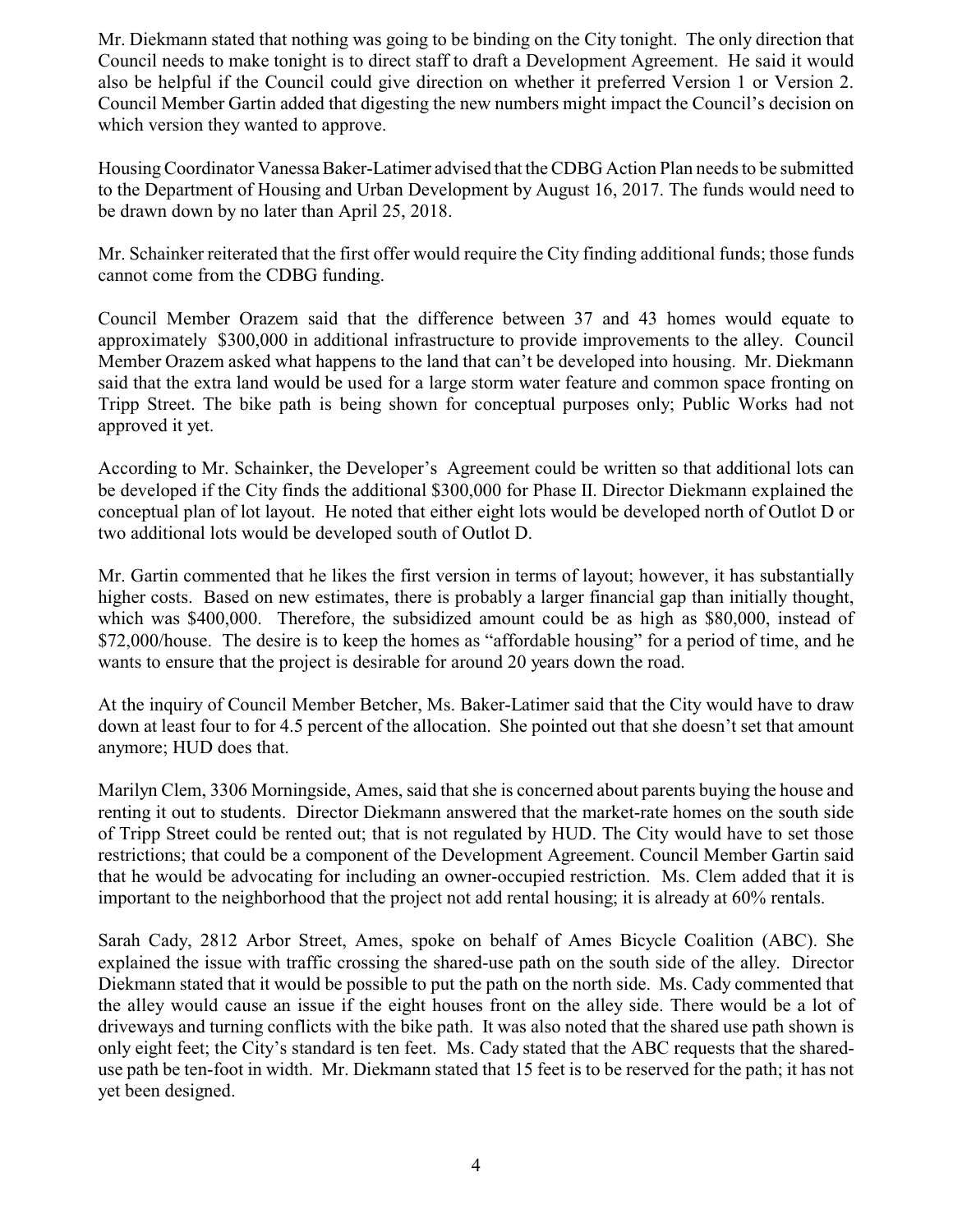Duane Jensen, JCorp, 708 North Highway 69, Huxley, Iowa, stated that his company is attempting to work with the City to provide affordable housing in Ames. Phased construction seems to be a way to do that. Mr. Jensen suggested that they use the money that is available and phase in additional homes in the future if the funding is available. Mr. Jensen cited his preference for Version 1, but Version 2 is workable as well.

At the inquiry of Council Member Orazem, Mr. Jensen answered that the goal of market-rate homes, if built by JCorp, would be to cost between \$220,000 to \$280,000. Director Diekmann said that the range for the affordable housing would be between \$120,000 and \$165,000. At this point, staff does not have house designs. There will be various price points based on size and amenities. Staff would prefer that the affordable housing cost \$150,000.

Moved by Orazem, seconded byCorrieri, to go with Option 1 and direct staff to prepare a Development Agreement based on a commitment to the 35-home Phase 1 layout.

Council Member Gartin reiterated that he was hesitant to move forward if there are still some unknowns in regard to the pro forma that was just received today. Director Diekmann commented that staff needs to know if the Council is willing to add additional funding to the project beyond the \$550,000, and if so, where would the funding come from. City Manager Schainker said that the real question is if it is the Council's priority to get the second phase worked out now. Council Member Orazem said that he didn't believe so. That would give the City time to adjust. He doesn't think they should tie the City's hands if the CDBG funding is not continued in the future.

Vote on Motion: 6-0. Motion declared carried unanimously.

**ENHANCED PARKING ENFORCEMENT IN CAMPUSTOWN NEIGHBORHOODS:** Chief Chuck Cychosz advised that this report was in response to a May 16, 2017, City Council motion requesting a cost estimate for enhanced parking enforcement in the Campustown neighborhoods. Chief Cychosz outlined the potential expenses for providing additional parking enforcement in the residential area south of the Iowa State University Campus (residential neighborhoods from Beach to State and Lincoln Way to Storm). This area encompasses approximately 30 blocks. It was noted by Chief Cychosz that cost projections are based on a goal of continuous patrol in the areas affected by four- and six-hour limits from approximately 8 AM to 6 PM, and overnight alternate-side enforcement after the changeover period. It would require approximately 84 additional Community Safety Officer (CSO) hours each week. Chief Cychosz explained the projected impact that would have on the budget. The net cost of increased enforcement in this area was estimated to be \$60,202 annually (\$116,746 annual estimated expense with annual estimated revenue of \$56,544). Assuming a September 1, 2017, start date, the FY 2017/18 costs are projected to be \$50,168; that expense is not reflected in the Adopted Parking Fund Budget. If Council chooses to proceed with the increased enforcement effort in this fiscal year, the funding would need to come from the unobligated portion of the Parking Fund balance; that balance is currently projected to be \$380,000. Chief Cychosz also noted that the Council had already directed that the next budget cycle include a review of fees and fines related to the Parking System. If the Council elects to increase enforcement at this time, the fees and fines could be adjusted to recover those costs for FY 2018/19 and further deter non-compliance.

Chief Cychosz pointed out that residents in the area, many of whom park on the street, would need to be alerted to a change in enforcement plans. That might also trigger concerns from residents and commuters who have adapted to the current model of complaint-driven enforcement, which in turn, could trigger feedback to the Police Department and City Council members. For that reason, the Police Department could issue predominantly warnings during the first week. In the summer, there are not large numbers of vehicles in the area in question.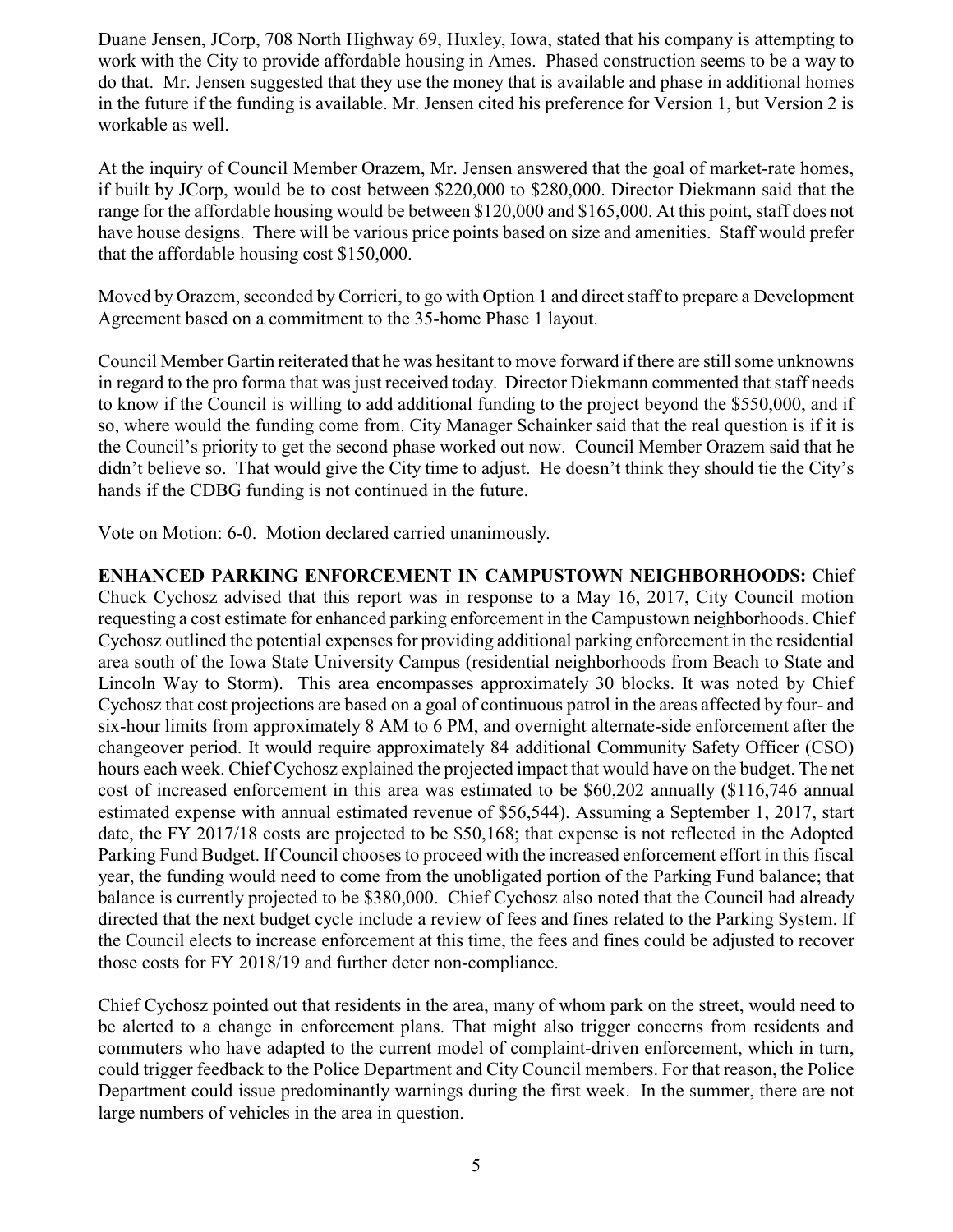Council Member Nelson asked if the Council should be looking at this in terms of regulation and enforcement. Chief Cychosz offered that he was a fan of consistent regulations. He would prefer to do this as a "package" and deal with responses to the "package." Police will respond to requests for enforcement.

Council Member Betcher commented that the reason she supported this particular plan is because the City has not been enforcing the regulations. There are many signs, but enforcement has been handled only on a complaint basis. She feels the neighborhood residents are tired of complaining. Ms. Betcher offered that she was not necessarily seeing this as a long-term plan moving forward, but this would determine if it is working. At some point in the future, she hopes that the City will reconsider of all the ordinances and simplify the regulations.

Moved by Betcher, seconded by Corrieri, to implement the plan for as many months as it takes to determine the viability of it.

Council Member Nelson noted that there will be charges incurred right away; there will be expenses in recruiting, hiring, training, and supervising the CSOs. Chief Cychosz said that it is anticipated that there will be more citations written at the beginning and fewer as there is compliance; however, the expenses will continue. He said that he considered that when he prepared the estimates. The CSO staff will increase by 50% and the schedule will change. Chief Cychosz advised that he had not had a dialog about this with representatives of the University.

Council Member Gartin stressed the importance about notifying students and those that will be impacted the most by this change. He wants the City to reach out to its partners at the University.

Vote on Motion: 6-0. Motion declared carried unanimously.

**HEARING ON ZONING TEXT AMENDMENT PERTAINING TO NEW COMMERCIAL PARKING LOT LANDSCAPING EXCEPTIONS:** Mayor Campbell opened the hearing. No one requested to speak, and the hearing was closed.

Moved by Gartin, seconded by Corrieri, to pass on first reading an ordinance creating exceptions for parking lot minimum setbacks and landscape percentage in commercial zones. Roll Call Vote: 6-0. Motion declared carried unanimously.

**HEARING ON ZONING TEXT AMENDMENT PERTAINING TO APPEALS OF ADMINISTRATIVE DECISIONS REGARDING ZONING-RELATED ISSUES:** The public hearing was opened by the Mayor. She closed same after no one came forward to speak.

Moved by Corrieri, seconded by Betcher, to pass on first reading an ordinance pertaining to appeals of administrative decisions regarding zoning-related issues. Roll Call Vote: 6-0. Motion declared carried unanimously.

Council Member Gartin noted that a couple years ago, the Council make a very conscious decision to use a 30-day time period for appeals, instead of 20 days. The proposed new Ordinance went back to the 20 days. He believes strongly that 30 days should be the time period for appeals.

Moved by Gartin, seconded by Betcher, to amend the Ordinance to state 8b has a 30-day appeal period. Roll Call Vote: 6-0. Motion declared carried unanimously.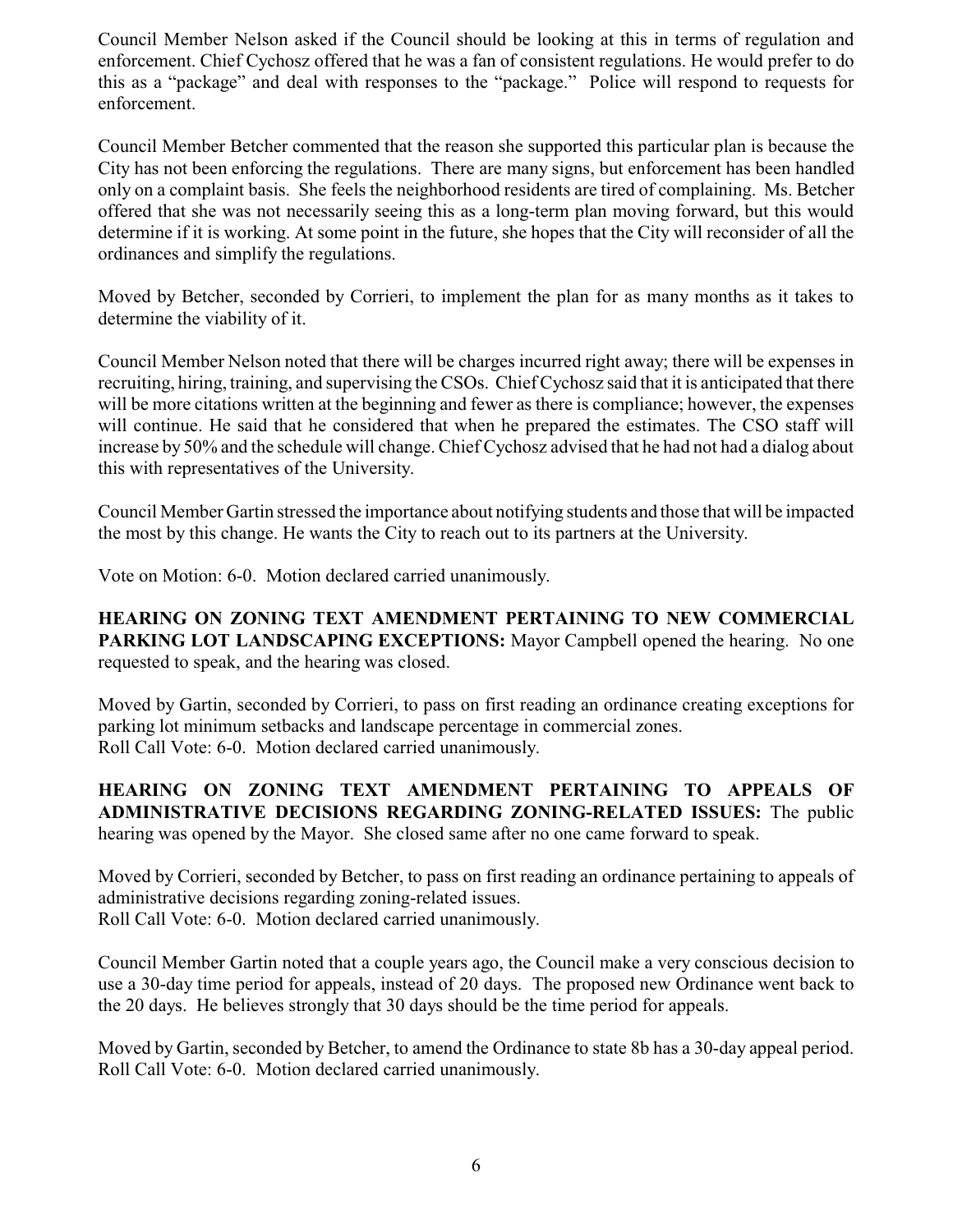**HEARING ON PROPOSED 2017/18 COMMUNITY DEVELOPMENT BLOCK GRANT (CDBG) ANNUAL ACTION PLAN (Continued from May 9, 2017, and June 13, 2017):** Housing Coordinator Baker-Latimer noted that the City had received \$19,000 more than what had been anticipated. The deadline for the Annual Action Plan to be received by HUD is on or before August 16, 2017.

The original Proposed Budget, based on \$490,000, was reviewed by Ms. Baker-Latimer. She then presented the Anticipated/Proposed 2017/18 CDBG Program Revenue Resources. The new recommended project funding levels were highlighted byMs. Baker-Latimer. She noted that the revenue amount did not include any revenue from the sale of the  $6<sup>th</sup>$  Street or Stafford properties.

At the inquiry of Council Member Orazem, Ms. Baker-Latimer clarified that the proposed Action Plan did not include any funding for the City to purchase rental homes and convert them back to singlefamily homes.

According to Ms. Baker-Latimer, during the original comment period, one comment was received from a citizen who expressed his concern about participating in the First-Time Homebuyer Program; that comment had been included in the Staff Report. Ms. Baker-Latimer also noted that an additional comment period had been opened when the City was notified about additional funding.

Council Member Corrieri said she understood that the 6th Street property was not included in this process and asked to know the process for selling that property. Ms. Baker-Latimer responded that the process would be that the City would have to sell the property at market value. The proceeds would go to HUD and come back to the City as program income in whatever year the property is sold. The program income could be allocated in any of the programs that had been approved in the Annual Action Plan. Ms. Corrieri asked where proceeds might be placed. Ms. Baker-Latimer said that the money would have to be placed where it could be drawn down quickly. She would probably spread it across programs; however, her preference at this time would be to add it to the First-Time Homebuyer Program. When asked how much the City should be able to sell the property for, she said that her estimate is that the home could be sold for \$160,000 to \$170,000. Ms. Baker-Latimer said staff projects program income. Director Diekmann said that there are three lots that could have six homes. If townhomes were to be constructed, more might be able to be built.

Moved by Corrieri, seconded by Orazem, to direct staff to increase the program income by \$170,000 for the anticipated sale of the 6<sup>th</sup> Street properties, to add back the Acquisition/Reuse Program, and fund it with the \$170,000.

Vote on Motion: 6-0. Motion declared carried unanimously.

Council Member Orazem asked whether there was a program that could assist people who want to convert rental properties back to single-family. Ms. Baker-Latimer clarified that funds could be applied for under the Single-Family Housing Improvement Program and used if the people first purchased the home. If they purchased the home, they can apply for funds to make improvements to the home.

Mayor Campbell noted that the hearing on this item had been opened on May 9, 2017; continued to June 13, 2017; and then continued again to this meeting. She asked if there was anyone who wished to speak on the projects being proposed to be included in the 2017/18 CDBG Annual Action Plan.

No one came forward, and Mayor Campbell closed the hearing.

Moved by Betcher, seconded by Beatty-Hansen, to adopt RESOLUTION NO. 17-452 approving the 2017/18 CDBG Annual Action Plan, as amended.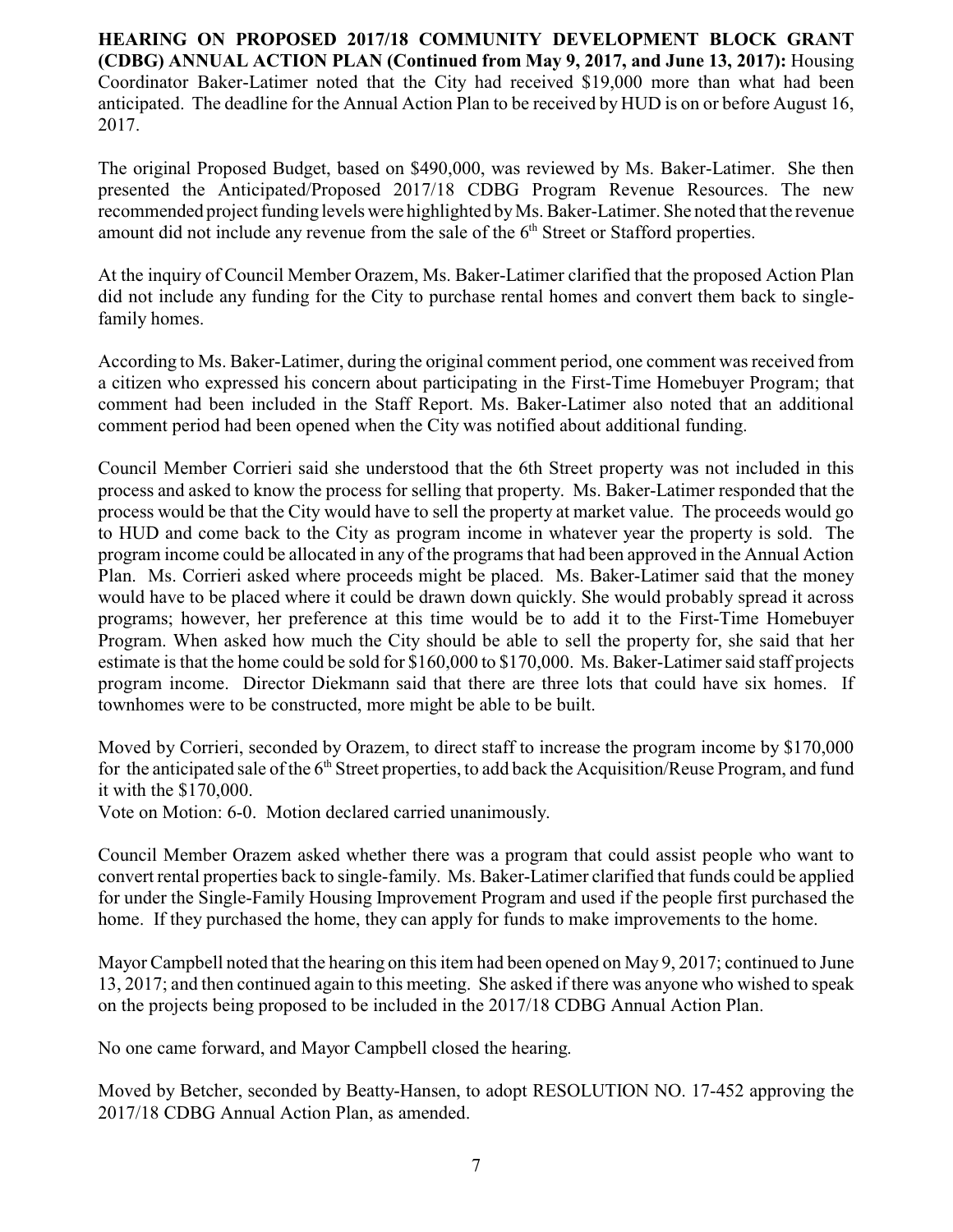Roll Call Vote: 6-0. Resolution declared adopted unanimously, signed by the Mayor, and hereby made a portion of these Minutes.

**HEARING ON DESIGNATION OF BARILLA URBAN RENEWAL AREA AND ON PROPOSED URBAN RENEWAL PLAN ANDPROJECT:**Director Diekmann advised that the City Council is not committing to the rebate at this meeting. Staff will be coming back with the Development Agreement.

The public hearing was opened by Mayor Campbell. She closed same after there was no one wishing to speak.

Moved by Nelson, seconded by Corrieri, to adopt RESOLUTION NO. 17-453 adopting the Barilla Urban Renewal Plan and establishing the Barilla Urban Renewal Area.

Roll Call Vote: 6-0. Resolution declared adopted unanimously, signed by the Mayor, and hereby made a portion of these Minutes.

Moved by Nelson, seconded by Corrieri, to pass on first reading an ordinance creating the Barilla Tax Increment Financing District.

Roll Call Vote: 6-0. Motion declared carried unanimously.

Moved by Nelson, seconded by Corrieri, to directing the Interim City Attorney to prepare the Development Agreement.

Vote on Motion: 6-0. Motion declared carried unanimously.

**HEARING ON VALVE MAINTENANCE AND RELATED SERVICES AND SUPPLIES FOR THE POWER PLANT:** Mayor Campbell opened the hearing. There was no one who came forward to speak, and the hearing was closed.

Moved by Gartin, seconded by Beatty-Hansen, to accept the report of bids and delay award of a contract.

Vote on Motion: 6-0. Motion declared carried unanimously.

**RESOLUTION REGARDING EQUAL PROVISION OF PUBLIC SERVICES:** Council Member Orazem recalled that he had read aloud his proposed resolution at the Council's meeting of June 27, 2017. He noted that in 1868, the State of Iowa ratified the 14<sup>th</sup> Amendment to the U.S. Constitution that declared that "No state shall deprive any person of life, liberty, or property, without due process of law; nor deny to any person within its jurisdiction the equal protection of the laws."

Council Member Betcher proposed some minor revisions based on a couple of her observations. She wanted it added that the numbers used in the proposed Resolution referring to the alumni, population, and Census, were from the Fall of 2016. Also, Ms. Betcher commented that the City can't guarantee that citizens will be fully informed of their responsibility to extend the rights of equal protection under the laws of the City to all residents, citizen and noncitizen. She asked that the wording under "NOW, THEREFORE, BEITRESOLVED," paragraph be changed to state "attempt to inform." Another change requested by Ms. Betcher was to the second paragraph from the bottom. She preferred it be worded to state: "We, the City of Ames and its employees, will not deprive residents of the City of Ames, citizen or noncitizen, of life, liberty, or property without due process of law."

Mayor Campbell asked Ms. Betcher to provided the edited version of the Resolution to the City Clerk.

Moved by Orazem, seconded by Beatty-Hansen, to adopt RESOLUTION NO. 17-454 regarding equal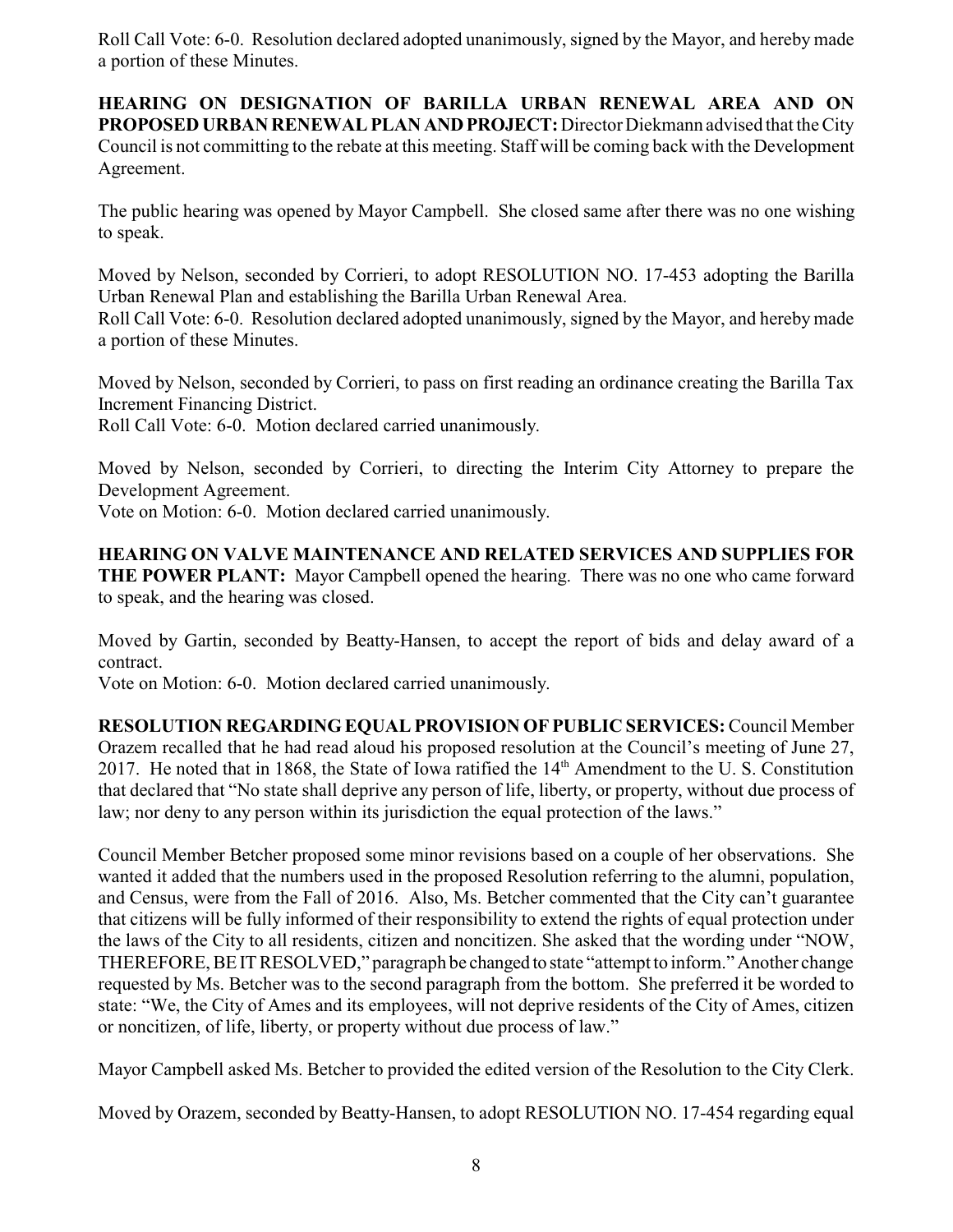provision of public service, as edited.

Roll Call Vote: 6-0. Resolution declared adopted unanimously, signed by the Mayor, and hereby made a portion of these Minutes.

**CITY ATTORNEY RECRUITMENT:** Mayor Campbell advised that she had provided an overview in the Council Action Form. There are a variety of decisions that needed to be made at this meeting.

Supervisory Structure. Council Member Corrieri shared her desire to keep the structure the same: City Council supervises the City Manager and City Attorney. She emphasized that it is important that communication between the City Attorney and the City Manager and other Department Heads occurs regularly.

Moved by Corrieri, seconded by Betcher, to maintain the same supervisory structure as currently exists. Vote on Motion: 6-0. Motion declared carried unanimously.

# Job Description.

Kaila Kenjar, Human Resources Director, brought the Council's attention to the memo regarding the job description and recruitment that had been part of the Agenda packet. Staff had suggested several changes, including:

- 1. The individuals to whom the City Attorney will be responsive
- 2. A statement outlining the requirements of this position to follow various City policies and procedures
- 3. Modifications to the education and experience requirements

Council may also want to further discuss whether it is satisfied with the minimum qualifications and determine the necessity of the residency requirement for the City Attorney.

At the inquiry of Council Member Betcher, Ms. Kenjar reviewed the education and experience requirements previously required.

Council Member Gartin recommended that the "Department of Education (DOE)-accredited" should be changed to "American Bar Association (ABA) - accredited law school."

Moved by Corrieri, seconded by Gartin, to approve the job description, with revision to state the ABAaccredited law school.

Vote on Motion: 6-0. Motion declared carried unanimously.

Recruitment Plan. Ms. Kenjar reviewed the suggested Recruitment Plan. She questioned whether the Council wanted Human Resources to use a recruiting firm. At the inquiry of Council Member Orazem, Ms. Kenjar stated that the City had not used a recruiting firm in the past for the City Attorney position.

Mr. Gartin recommended that a recruiting firm be used as Iowa is a very small pod, and it could generate a larger applicant pool. Ms. Kenjar noted that the use of a recruiting firm could generate candidates, but would result in a longer period to allow for Human Resources to work with the firm and for the firm to source the candidates. In addition, steps after qualifications review will be delayed, and there will also be an additional cost.

When asked, Interim City Attorney Mark Lambert replied that in the age of the Internet, it gets copied to other Web sites. He noted that he had found the Assistant's job posted on line on the University of Ohio's Web site. Mayor Campbell noted that there had been a significant number of applicants without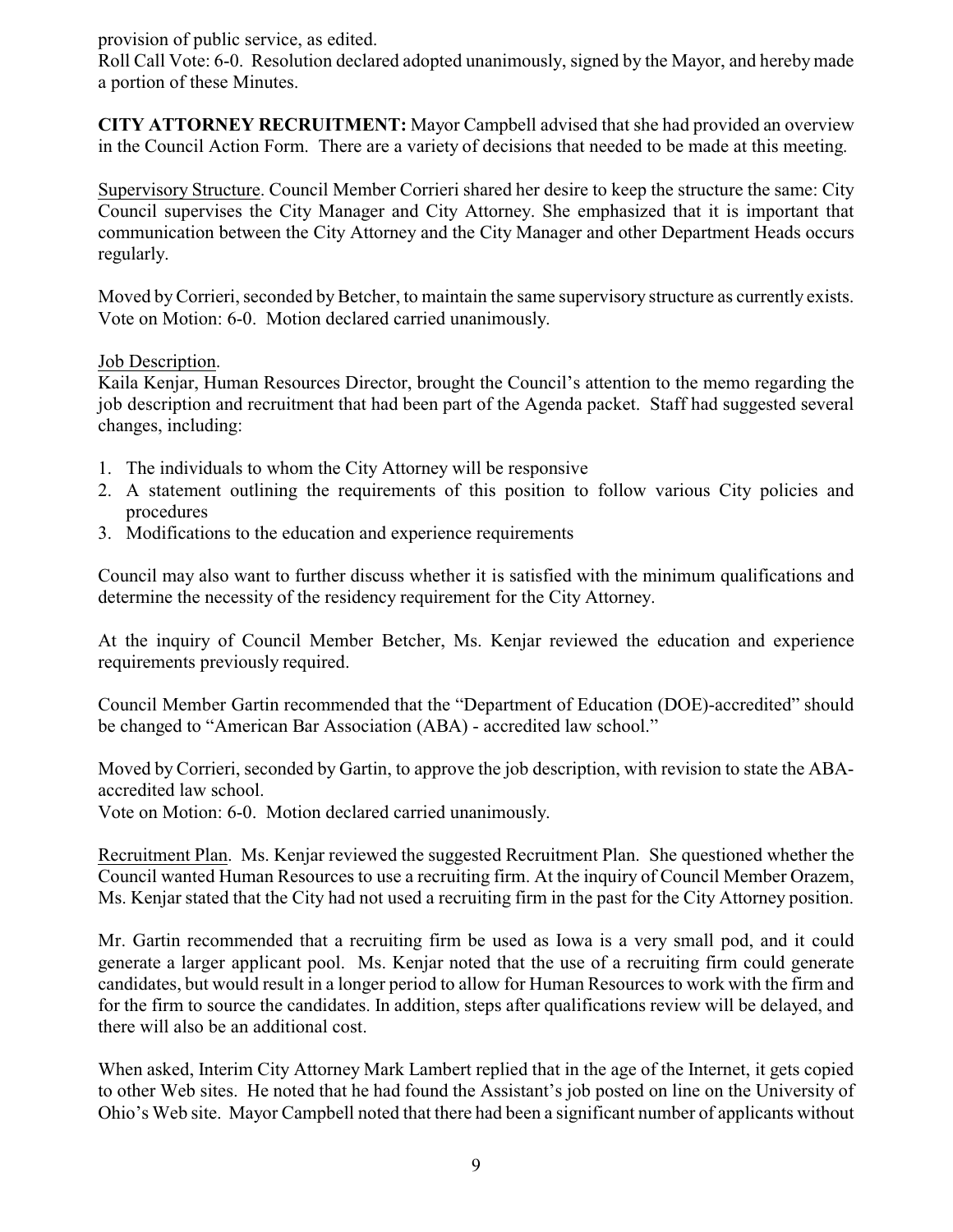using a search firm. She saw no reason to use a search firm, especially with the use of the Internet.

Ms. Kenjar commented that recruiting firms have been used in the past for other positions; some times the search is successful; other times, not. City Human Resources would still want to manage the process. Human Resources would like to post the position this Friday. It takes time to employ a recruiting firm and time to meet with the recruiting firm; it does take a lot more time. Mayor Campbell acknowledged confidence in the City's Human Resources Department ability to handle the recruitment. She said the process is similar to what is currently used for other Department Heads.

Moved by Beatty-Hansen, seconded by Betcher, to approve the recruitment plan, as proposed by Human Resources.

Vote on Motion: 6-0. Motion declared carried unanimously.

Regarding a salary range, Ms. Kenjar said that the City Attorney position is different than other positions in the City. Historically, a salary range has not been determined; salary is set by Council. Ms. Kenjar pointed out that the expected salary range information needs to be completed on the application; if not, staff will contact the applicant and request that information. Council Member Orazem asked Ms. Kenjar for her advice. She said it would be aCouncil decision whether a salary range should be provided for the position. Council Member Gartin offered that the more information that is noted for the position, the more helpful it is to potential applicants.

Moved by Gartin, seconded by Corrieri, to direct that staff make the salary commensurate with experience.

Vote on Motion: 6-0. Motion declared carried unanimously.

Another item that Council needed to decide was whether there should be a residency requirement. Ms. Kenjar noted that the City Manager's philosophy on this is that there be a residency requirement for Department Heads.

Council Member Gartin stated that he wanted to include a residency requirement for the City Attorney. He commented that the City Attorney needs to have a pulse on the community; if they don't reside here, they lose out on that.

City Manager Schainker said that the Council has flexibility as far as the time given to achieve residency.

Moved by Gartin, seconded by Betcher, to include a residence requirement, but on a schedule to be approved by the Council.

Vote on Motion: 6-0. Motion declared carried unanimously.

Modification of Chapter 2.48 of the *Municipal Code*. Assistant City Manager Bob Kindred explained that Section 2.48 of the *Municipal Code* outlines the powers and duties of the City Attorney. He noted that the *Code* is so fundamental in responsibilities of the City Attorney and believes that it should be made clear that this position operates within the confines of the greater City.

Moved by Beatty-Hansen, seconded byCorrieri, to direct staff to modify Chapter 2.48 of the *Municipal Code* to parallel the job description.

Vote on Motion: 6-0. Motion declared carried unanimously.

# **ORDINANCE TO ALLOW SIGNAGE ON RESIDENTIAL HIGH-DENSITY PROPERTIES WITH MIXED USES:** Moved by Nelson, seconded by Corrieri, to pass on third reading and adopt